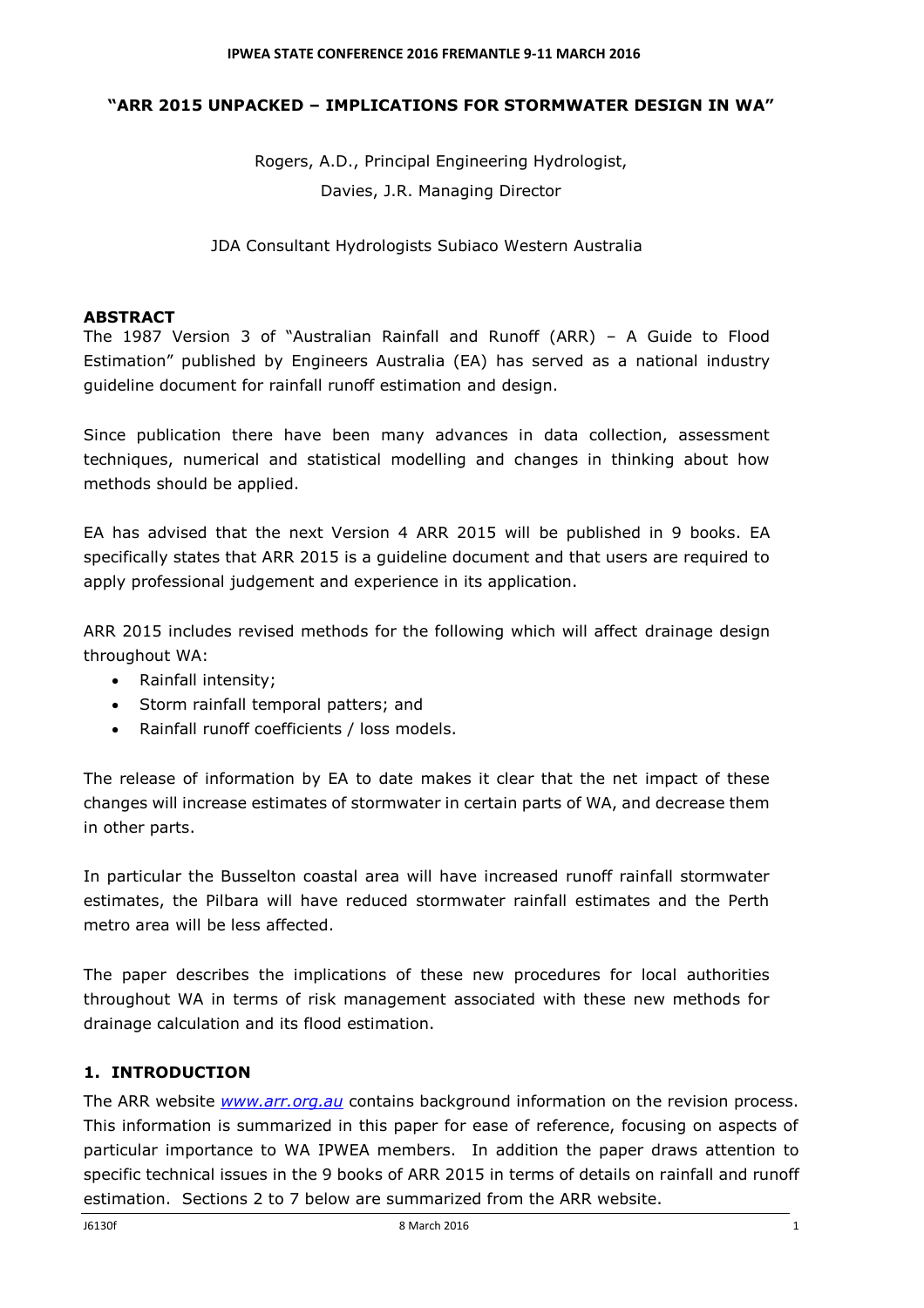#### **2. HISTORY OF ARR**

ARR has been published previously in three versions:

- 1958 (Version 1: First Report of the Storm water Standards);
- 1977 (Version 2: Flood Analysis and Design); and
- 1987 (Version 3: A Guide to Flood Estimation).

Version 3 was republished in 1997 as Books (rather than Chapters) with the only update to the 1987 version being the Book on Estimation of Extreme Large Floods updated in 1998: The 1998 version was reprinted in 2001.

Version 4 ARR 2015 is currently in preparation with more extensive dataset and much advanced techniques and approaches. It will be available to be viewed freely on the ARR website. For referencing, the website recommends giving a full reference to specific author, version and chapter. This is partly because it is intended to be a living document, with revisions to documents over time.

# **3. REVISION PROCESS OF VERSION 4 ARR 2015**

The updating of ARR is in two concurrent phases:

- Phase 1 Revision Projects to fill knowledge gaps
- Phase 2 Updating ARR from Version 3 to Version 4.

A list of the Revision projects is given below:

- Project 1 Development of Intensity Frequency Duration Information
- Project 2 Spatial Patterns of Rainfall
- Project 3 Temporal Patterns of Rainfall
- Project 4 Continuous Rainfall Sequences at a Point
- Project 5 Regional Flood Methods
- Project 6 Losses for Design Flood Estimation
- Project 7 Baseflow for Catchment Simulation
- Project 8 Use of Continuous Simulation for Design Flow Determination
- Project 9 Urban Drainage System Hydraulics
- Project 10 Appropriate Safety Criteria for People
- Project 11 Blockage of Hydraulic Structures
- Project 12 Selection of an Approach
- Project 13 Rational Method Developments
- Project 14 Large to Extreme Floods in Urban Areas
- Project 15 Two Dimensional (2D) Modelling in Urban Areas
- Project 16 Storm Patterns for Use in Design Events
- Project 17 Channel Loss Models
- Project 18 Interaction of Coastal Processes and Severe Weather Events
- Project 19 Selection of Climate Change Boundaries
- Project 20 Risk Assessment and Design Life
- Project 21 IT Delivery and Communications Strategy
- Project 22 Technology Integration with Design Methodology
- Project 23 Document Preparation and Publishing
- Project 24 Probabilities of a PMF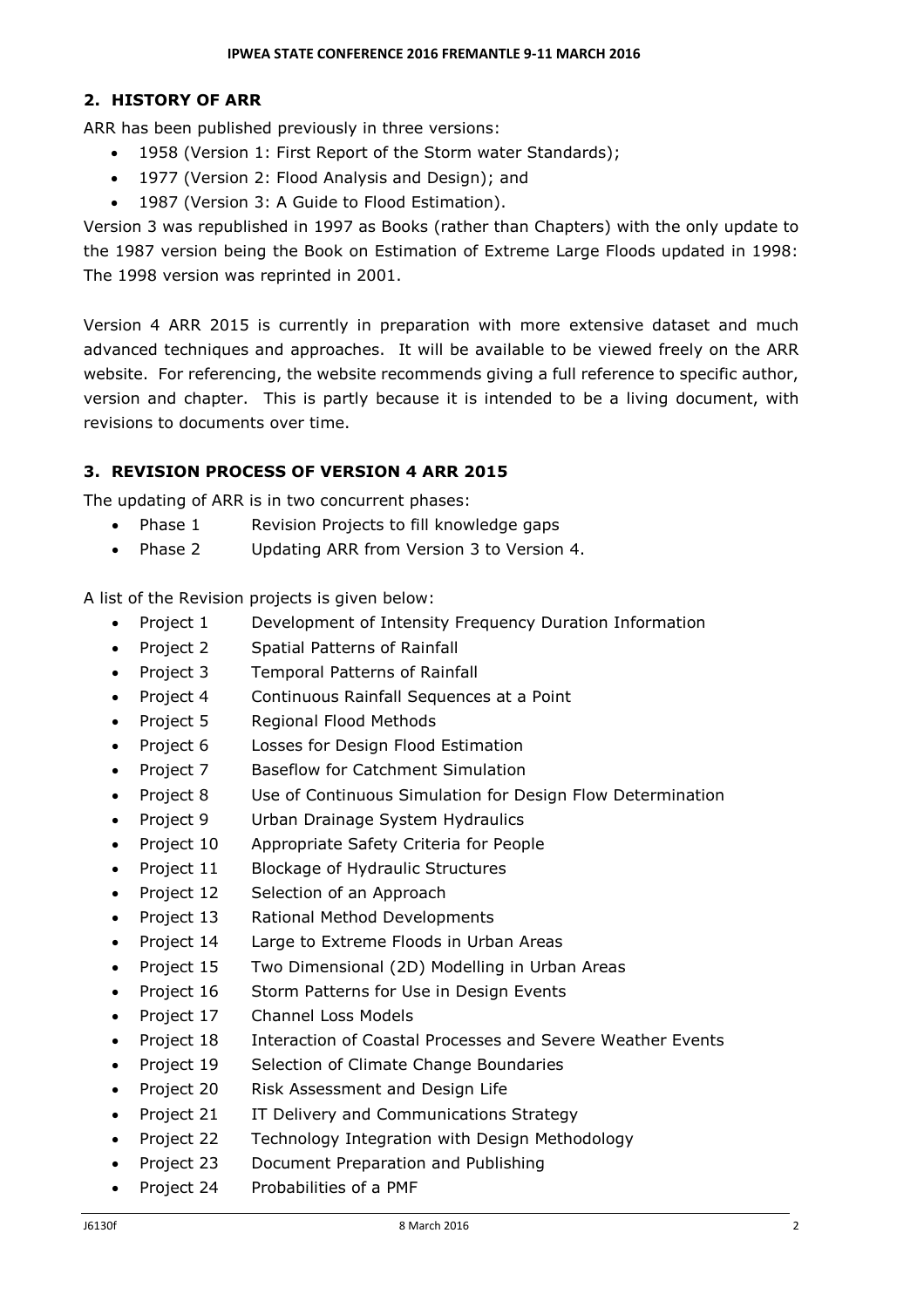The ARR Revision project has 3 stages over 4 years with 24 Revision Projects from the above list, which were identified and undertaken with the aim of filling knowledge gaps. In Stage 1 10 projects were commenced and 19 of 22 projects are running in Stage 2. The remaining two projects will commence in Stage 3.

There are reports on the website for most of the above projects. The most recent Stage 3 reports cover projects 1-5, 8, 11, 12, 13, 18 and 20.

# **4. LINKAGE BETWEEN REVISION PROJECTS AND ARR 2015**

The relationship between Revision Projects and ARR 2015 book numbers are shown in Table 1 below. For example, Book 3 Peak Flow Estimation only has one Revision Project - Project 5. Book 8 Runoff and Urban Areas has four Revision Projects – Projects 9 to 11 and 13.

| Research Project No.                       |   |  |  |  |  |  |                                                                                                |  |  |  |  |  |
|--------------------------------------------|---|--|--|--|--|--|------------------------------------------------------------------------------------------------|--|--|--|--|--|
| Book No.                                   |   |  |  |  |  |  | 2   3   4   5   6   7   8   9   10   11   12   13   14   15   16   17   18   19   20   21   22 |  |  |  |  |  |
| Scope & Philosophy                         |   |  |  |  |  |  |                                                                                                |  |  |  |  |  |
| Rainfall Estimation                        | ◠ |  |  |  |  |  |                                                                                                |  |  |  |  |  |
| <b>Peak Flow Estimation</b>                | з |  |  |  |  |  |                                                                                                |  |  |  |  |  |
| Catchment Simulation                       |   |  |  |  |  |  |                                                                                                |  |  |  |  |  |
| Flood Hydrograph Estimation                |   |  |  |  |  |  |                                                                                                |  |  |  |  |  |
| <b>Flood Hydraulics</b>                    | 6 |  |  |  |  |  |                                                                                                |  |  |  |  |  |
| Application Of Catchment Modelling Systems |   |  |  |  |  |  |                                                                                                |  |  |  |  |  |
| Large To Extreme Flood Estimation          |   |  |  |  |  |  |                                                                                                |  |  |  |  |  |
| Runoff In Urban Areas                      | 9 |  |  |  |  |  |                                                                                                |  |  |  |  |  |

**TABLE 1: ARR BOOKS AND RELATED REVISION PROJECTS**

ARR Research Projects are managed by a Steering Committee chaired by EA with a Technical Committee with representatives from EA, Universities, CSIRO, Consultants and Geoscience Australia.

# **5. ARR FUNDING**

Stage 1 and 2 were funded by Federal Department of Climate Change and Energy Efficiency. The Bureau of Meteorology (BoM) has been funding Stage 2 and 3 of the Intensity-Frequency-Duration (IFD) revision. Geoscience Australia will fund Engineers Australia \$5.15 million over three years to complete the vital third and final stage. Funding was conditional on ARR 2015 being made available free of charge (ARR 1987 was sold by EA).

# **6. ARR INDUSTRY LAUNCH HOBART DECEMBER 2015**

At the EA Hydrology & Water Resources Symposium Hobart 2015 ARR 2015 Books 1, 2, 3, 6, 8, 9 were launched as advance drafts; Books 4, 5 & 7 are undergoing internal consistency checks prior to publication. ARR is published under the auspices of the EA National Committee on Water Engineering (NCWE) which has a major responsibility for the periodic review of ARR.

# **7. POLICY STATEMENTS**

The ARR website contains a number of policy statements regarding ARR:

**ARR Policy Statement:** This statement describes the ARR review process as an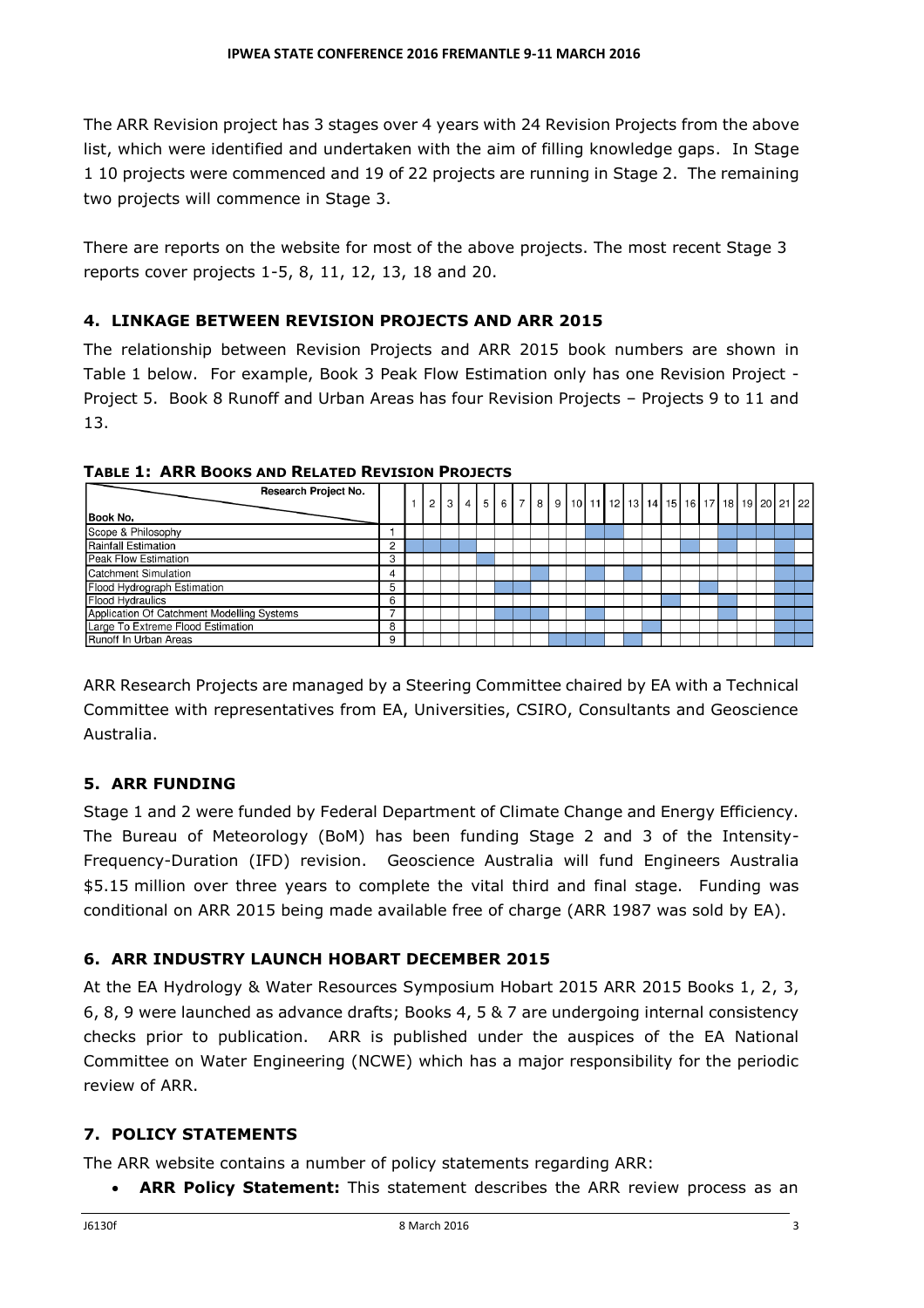open and transparent one with all books freely available and data online.

- **Flood Frequency Analysis:** This statement notes that the draft chapter on flood frequency analysis (Book IV of ARR 1998) largely replaces ARR 1987 and should be used in an appropriate manner.
- **IFD Developed by Other Agencies:** This states that EA and BOM do not endorse use of IFD developed by other agencies. This is because ARR 1987 and ARR 2015 (with revised IFD's published 2013) aim to provide neutrality of Annual Exceedance Probability (AEP) which may not be the case with alternative IFD's. Neutrality here means that rainfall of a certain AEP (such as 1%) will result in a flood of the same AEP (e.g. 1%).
- **Use of IFD 2013:** Guidance on the use of the "New IFD" (i.e. the IFD's published by BOM in 2013) is summarized below.
	- ARR 1987 aimed for AEP neutrality;
	- ARR 2015 also aims for AEP neutrality and so updates to other design flooding inputs are needed to ensure new design flood estimates are produced with the same AEP as the new 2013 IFD design rainfall;
	- It cannot be assumed that using the 2013 IFD design rainfall with ARR 1987 techniques and design parameters would deliver a more reliable estimate of the design flood;
	- In most cases it would be prudent to use the ARR 1987 design parameters and conduct sensitivity testing with the ARR 2015 design parameters (including the 2013 IFD design rainfalls) as they become available.
	- The 2013 IFD design rainfalls should definitely not **BE USED IN CONJUNCTION WITH THE FOLLOWING TECHNIQUES:**
		- o Probabilistic Rational Method (PRM);
		- $\circ$  Other regional flood techniques based on ARR 1987 IFD design rainfall.

If seeking consistency across a number of flood estimation studies, ARR 1987 design parameters should continue to be used with sensitivity testing with the 2013 IFD design rainfalls until the entire suite of ARR 2015 techniques and design parameters is available. If undertaking a one-off flood estimation study, a choice can be made, on a case-by-case basis, to use the 2013 IFD design rainfalls and other revised ARR design parameters as they become available. In addition, careful consideration should be given before using the 2013 IFD design rainfalls with the Average Variability Method (AVM) temporal patterns and design losses from ARR 1987.

# **8. DOWNLOADS AND SOFTWARE**

ARR 2015 Books and Chapters can be downloaded for free in an open e-book format (epub) at <http://www.arr.org.au/arr-guideline/books-and-chapters/>. Free epub readers are available for download.

Enabling software for application of ARR 2015 can be accessed at <http://www.arr.org.au/downloads-and-software/software/> for the following:

- Multisite rainfall simulator (Continuous Rainfall Project 4);
- Regional Flood Frequency Estimation (Project 5);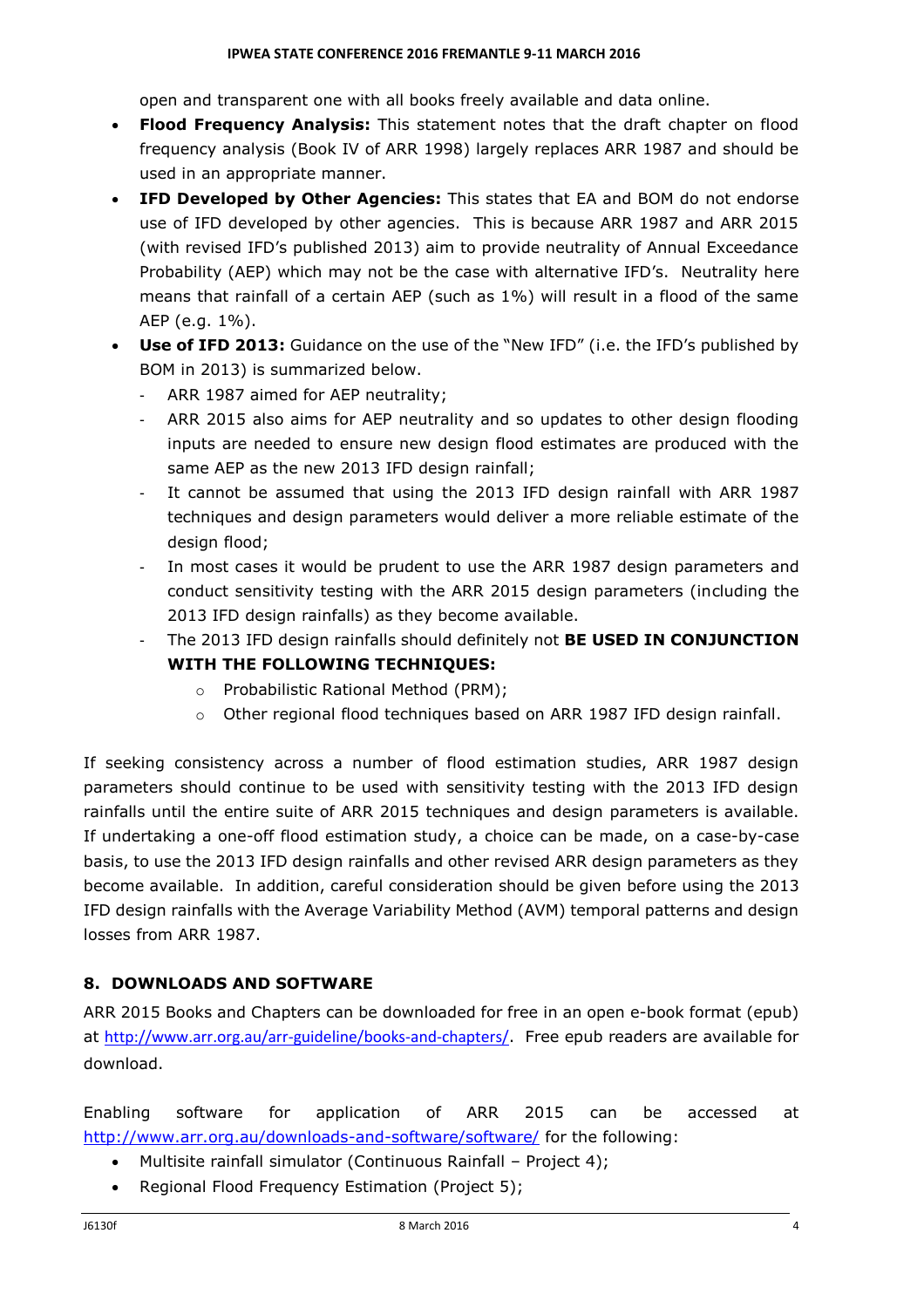• Interaction of Coastal and Catchment Flooding (Project 18).

Data supporting the guidelines such as spatial datasets for baseflow, ARF, IFD, and temporal patterns are downloaded at [http://www.arr.org.au/downloads-and-software/data/.](http://www.arr.org.au/downloads-and-software/data/)

PowerPoint presentations by ARR team members at major cities throughout Australia since 2009 together with the Revision Projects reports to which ARR 2015 will be accessible at [http://www.arr.org.au/downloads-and-software/.](http://www.arr.org.au/downloads-and-software/)

# **9. CORRECT AEP & ARI TERMINOLOGY**

The term X year ARI has caused confusion both within the industry and with the community and other stakeholders. It has been interpreted by many to imply that the periods between exceedances of a given event magnitude. ARR 2015 will adopt probability terminology that differs from that used in ARR87. The preferred new terminology is AEP and EY.

Annual Exceedance Probability (AEP) expresses the probability of an event occurring or being exceeded in any one year. Additionally, AEP are to be expressed as an exceedance probability using percentage probability; for example, the 1% AEP design flood discharge. Extreme flood probabilities associated with dam spillways are one example of a situation where percentage probability is not appropriate. In these cases, it is recommended that the probability be expressed as 1 in x AEP. Note that it is incorrect to express ARI as 1 in x year ARI or AEP as 1 in x year AEP.

For more frequent events an annualised exceedance probability is misleading and confusing. Furthermore, a recurrence interval approach also is misleading where strong seasonality is experienced. Consequently, events more frequent than 50% AEP should be expressed as x Exceedances per Year (EY). For example, 2 EY is equivalent to a design event with a 6 month recurrence interval when there is no seasonality in flood occurrence, and 4 EY equivalent to a design event 3 months occurrence interval.

# **10. FLOOD ESTIMATION ON UNGAUGED CATCHMENTS**

The Regional Flood Frequency Estimation RFFE Method divides Australia into a number of zones (see Figure 1). A RFFE software application has been developed, which allows flow estimates to be made based on catchment location, area and shape – available on the website <http://rffe.arr.org.au/>The predictors for flood estimation are catchment area, catchment shape factor (distance from outlet to central divided by square root of catchment area) IFD 2013 1 in 2 and 1 in 50 AEP 6 hour rainfall.

The uncertainty with RFFE is large with mean relative errors of 50 to 60%. More over RFFE does not include urbanised or catchments regulated by water storages (dams). Catchment representativeness remains an issue due to sparse gauge coverage and RFFE is a high priority for further research.

For WA Book 3 Chapter 1 references alternative methods developed by Flavell and by Davies & Yip (2013) and suggest that this could be used as locally developed alternatives to the ARR 2015 methods for the Pilbara Region of WA.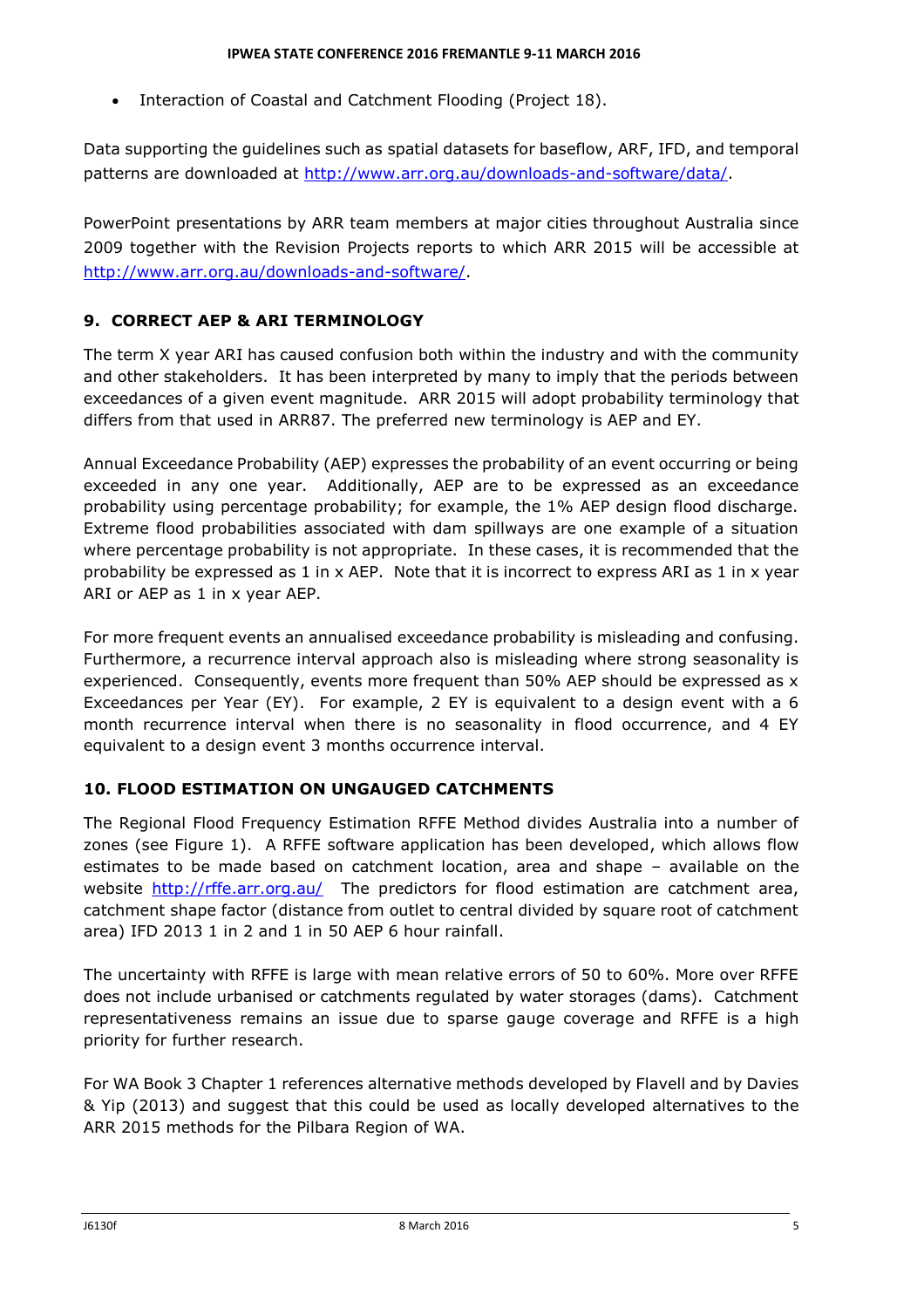

*Figure 1: RFEE regions*

# **11. COMPARISON BETWEEN ARR 1987 IFD AND ARR 2015 IFD**

Davies et al (2014) presented a preiminary analysis which is developed further below.

Figure 2 shows the percentage difference across WA between ARR(1987) and BoM(2013) for a particular AEP and storm duration namely 2% AEP and 1hr duration.

Figure 2 colour pallette shows the LGAs of WA where the BoM(2013) IFD exceeds the ARR(1987) in red, and where it is less than in green.

Areas of increase include the majority of inland WA, part of the Wheatbelt and in particular the coastal regions of Busselton, Margaret River and Albany. Areas of decrease include most of the coastal areas with the Pilbara the most marked.

Assuming rainfall temporal patterns and runoff rates do not change between ARR(1987) and 2015, Figure 2 indicates areas where runoff estimates will increase and decrease.

Similarly, Figure 3 shows the same palette for 1% AEP and 1hr duration storms –with very similar variation as Figure 2. Figures 2 and 3 relate to short duration storms and therefore small catchments such as those in urban areas.

Figure 4 shows 1% AEP and 24 duration differences.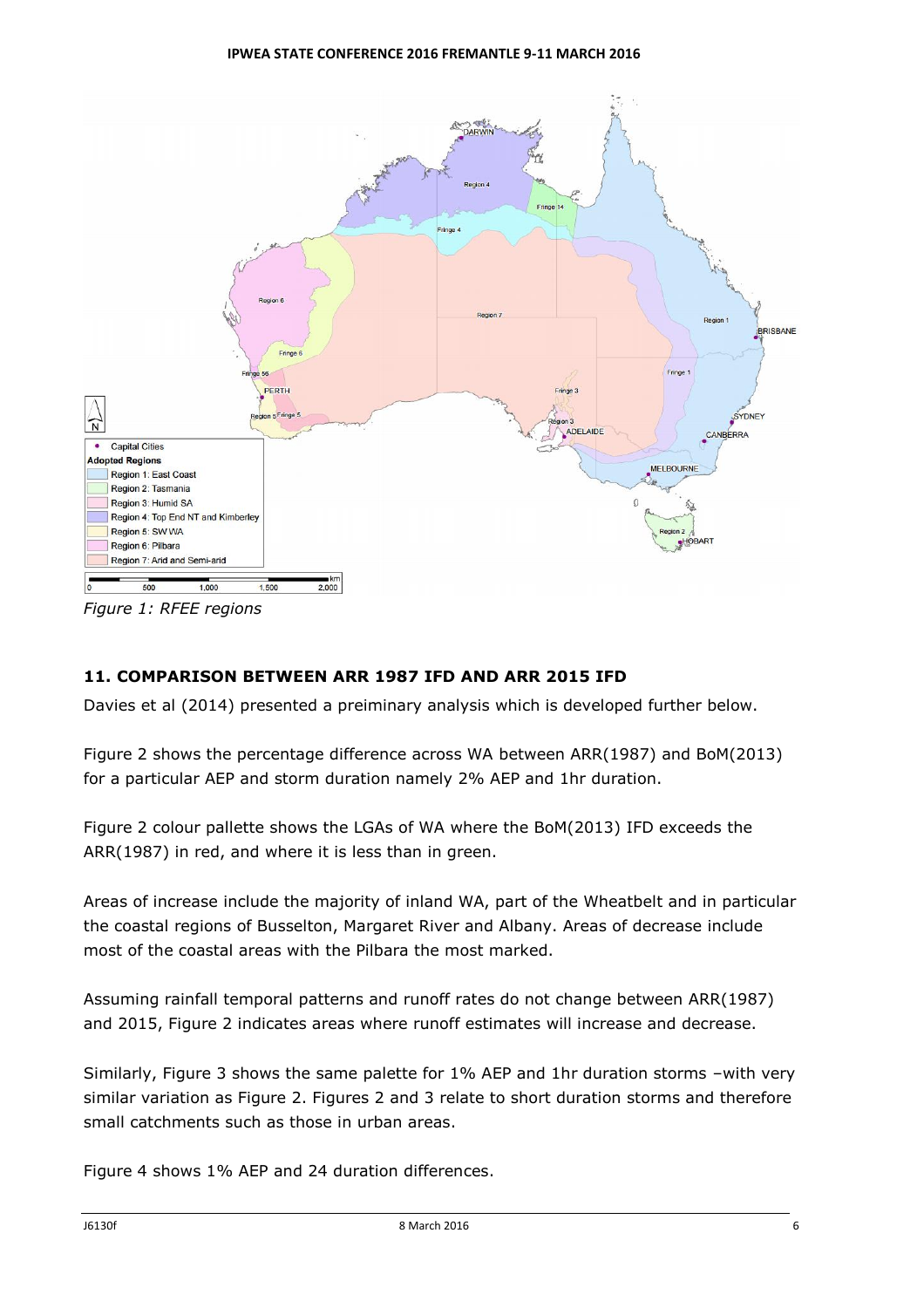Figure 5 shows a generalised map for 1% AEP across all durations indicating increase in IFD for most of the South-West, particularly Busselton and Augusta-Margaret River.

The implications for local government engineering is that hydraulic structures may need to be re-accessed in terms of their flood risk.



Figure 2: Percentage difference across Western Australia between ARR(1987) and BoM(2013) IFDs for 2% AEP and 1 hr duration



Figure 3: Percentage difference across Western Australia between ARR(1987) and BoM(2013) IFDs for 1% AEP and 1 hr duration



Figure 4: Percentage difference across Western Australia between ARR(1987) and BoM(2013) IFDs for 1% AEP and 24 hr duration



*Figure 5: Trend in change in IFD for 1% AEP*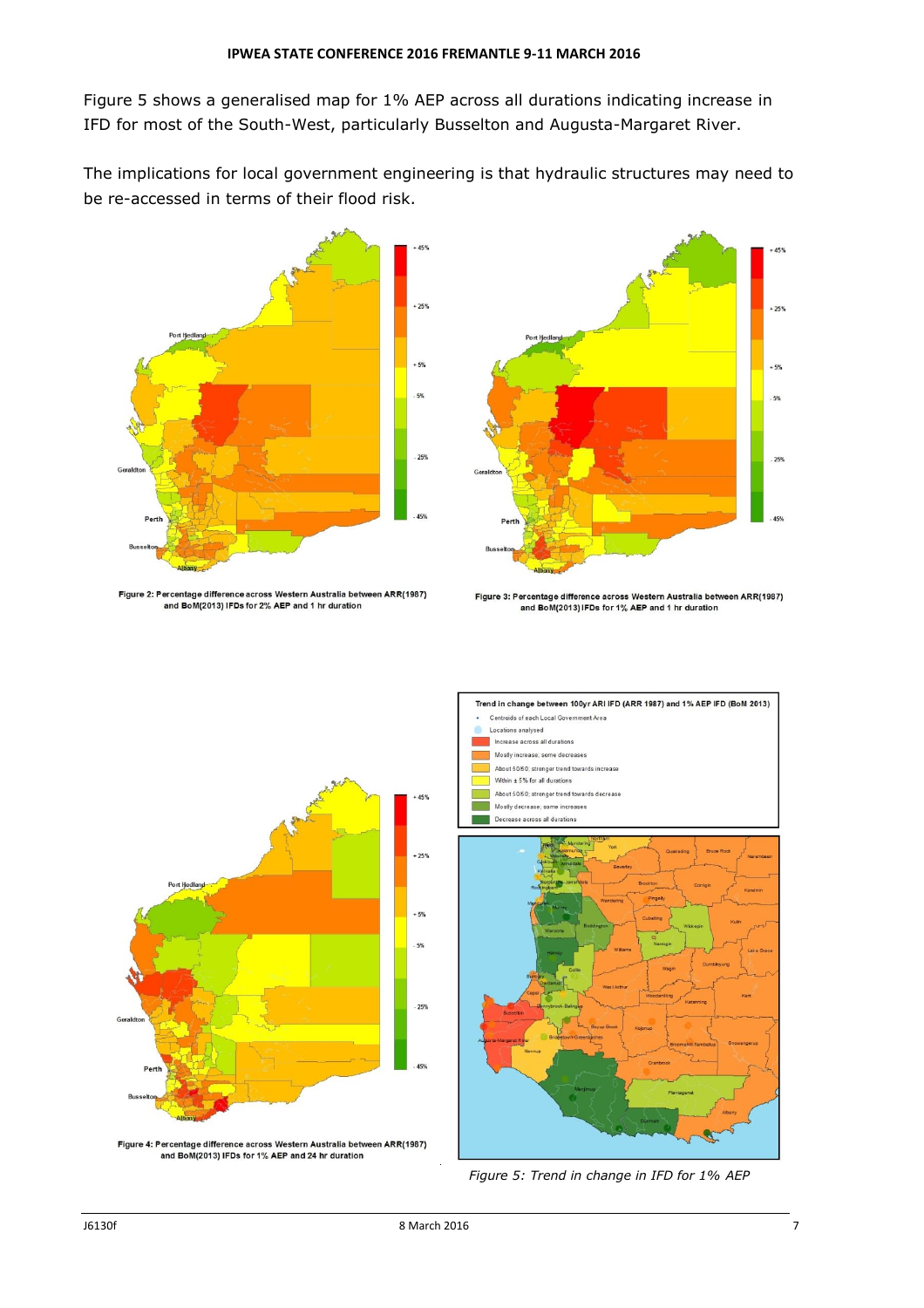Tables 2 to 4 present rainfall intensity differences between 1987 and 2013 for Perth, Busselton and Port Hedland for all AEP and durations calculated as:

Percentage difference =  $(2013(BoM) - ARR87) \times 100 \div ARR87$ .

# **TABLE 2 PERTH - DIFFERENCES BETWEEN ARR87 AND 2013 (BOM) REVISED IFD – ALL DURATIONS & SELECTED AEPS**

| <b>DURATION</b> | 1 EY/1yr ARI | <b>10% AEP/10yr ARI</b> | 5% AEP/20yr ARI | 2% AEP/50yr ARI | <b>1% AEP/100yr ARI</b> |
|-----------------|--------------|-------------------------|-----------------|-----------------|-------------------------|
| <b>5Mins</b>    | 16.7%        | $-4.2%$                 | $-8.5%$         | $-14.2%$        | $-17.7%$                |
| 10Mins          | 14.2%        | $-2.9%$                 | $-6.2%$         | $-11.4%$        | $-15.2%$                |
| 30Mins          | 10.7%        | $-0.4%$                 | $-3.4%$         | $-6.5%$         | $-8.9%$                 |
| $1$ Hr          | 9.5%         | 0.3%                    | $-1.5%$         | $-3.5%$         | $-5.0%$                 |
| 2Hrs            | 9.4%         | 2.2%                    | 1.4%            | 1.6%            | 1.6%                    |
| 3Hrs            | 8.7%         | 3.7%                    | 4.2%            | 5.3%            | 6.3%                    |
| <b>6Hrs</b>     | 8.2%         | 6.2%                    | 7.9%            | 11.4%           | 14.0%                   |
| 12Hrs           | 7.3%         | 6.4%                    | 8.3%            | 11.9%           | 15.1%                   |
| 24Hrs           | 6.0%         | 2.6%                    | 3.1%            | 4.1%            | 5.1%                    |
| 48Hrs           | 7.4%         | $-2.7%$                 | $-5.3%$         | $-8.7%$         | $-11.3%$                |
| 72Hrs           | 11.5%        | $-3.5%$                 | $-8.1%$         | $-13.7%$        | $-17.7%$                |

### **TABLE 3 BUSSELTON - DIFFERENCES BETWEEN ARR87 AND 2013 (BOM) REVISED IFD – ALL DURATIONS & SELECTED AEPS**

| <b>DURATION</b> | 1 EY/1yr ARI | <b>10% AEP/10yr ARI</b> | 5% AEP/20yr ARI | 2% AEP/50yr ARI | <b>1% AEP/100yr ARI</b> |
|-----------------|--------------|-------------------------|-----------------|-----------------|-------------------------|
| <b>5Mins</b>    | 40.8%        | 17.1%                   | 12.1%           | 5.4%            | 1.0%                    |
| 10Mins          | 34.7%        | 19.2%                   | 15.0%           | 9.5%            | 5.2%                    |
| 30Mins          | 29.3%        | 24.4%                   | 23.3%           | 21.0%           | 19.1%                   |
| 1Hr             | 26.4%        | 25.9%                   | 26.2%           | 26.6%           | 26.5%                   |
| 2Hrs            | 24.3%        | 26.7%                   | 28.5%           | 30.0%           | 31.5%                   |
| 3Hrs            | 22.3%        | 26.6%                   | 28.7%           | 31.5%           | 32.7%                   |
| 6Hrs            | 19.0%        | 25.5%                   | 28.0%           | 30.9%           | 33.2%                   |
| 12Hrs           | 13.8%        | 21.8%                   | 24.6%           | 27.4%           | 29.4%                   |
| 24Hrs           | 7.4%         | 15.5%                   | 17.7%           | 20.1%           | 21.6%                   |
| 48Hrs           | 2.0%         | 8.1%                    | 9.3%            | 10.6%           | 10.9%                   |
| 72Hrs           | 2.3%         | 5.1%                    | 5.6%            | 5.9%            | 5.3%                    |

#### **TABLE 4 PORT HEDLAND - DIFFERENCES BETWEEN ARR87 AND 2013 (BOM) REVISED IFD – ALL DURATIONS & SELECTED AEPS**

| <b>DURATION</b> | 1 EY/1yr ARI | <b>10% AEP/10yr ARI</b> | 5% AEP/20yr ARI | 2% AEP/50yr ARI | <b>1% AEP/100yr ARI</b> |
|-----------------|--------------|-------------------------|-----------------|-----------------|-------------------------|
| <b>5Mins</b>    | $-20.6%$     | $-29.2%$                | $-31.1%$        | $-32.4%$        | $-33.4%$                |
| 10Mins          | $-11.9%$     | $-21.8%$                | $-24.0%$        | $-26.4%$        | $-28.0%$                |
| 30Mins          | $-10.7%$     | $-25.0%$                | $-28.1%$        | $-31.1%$        | $-32.9%$                |
| 1Hr             | $-11.8%$     | $-28.0%$                | $-31.2%$        | $-34.2%$        | $-36.4%$                |
| 2Hrs            | $-10.2%$     | $-27.3%$                | $-30.6%$        | $-33.7%$        | $-35.6%$                |
| 3Hrs            | $-7.5%$      | $-24.7%$                | $-28.1%$        | $-31.1%$        | $-33.0%$                |
| <b>6Hrs</b>     | 0.0%         | $-17.2%$                | $-20.4%$        | $-23.7%$        | $-25.8%$                |
| 12Hrs           | 7.5%         | $-8.3%$                 | $-11.8%$        | $-15.2%$        | $-17.7%$                |
| 24Hrs           | 11.5%        | $-3.8%$                 | $-7.7%$         | $-11.5%$        | $-14.0%$                |
| 48Hrs           | 11.6%        | $-6.0%$                 | $-10.8%$        | $-15.3%$        | $-18.0%$                |
| 72Hrs           | 12.6%        | $-8.4%$                 | $-14.1%$        | $-19.3%$        | $-21.9%$                |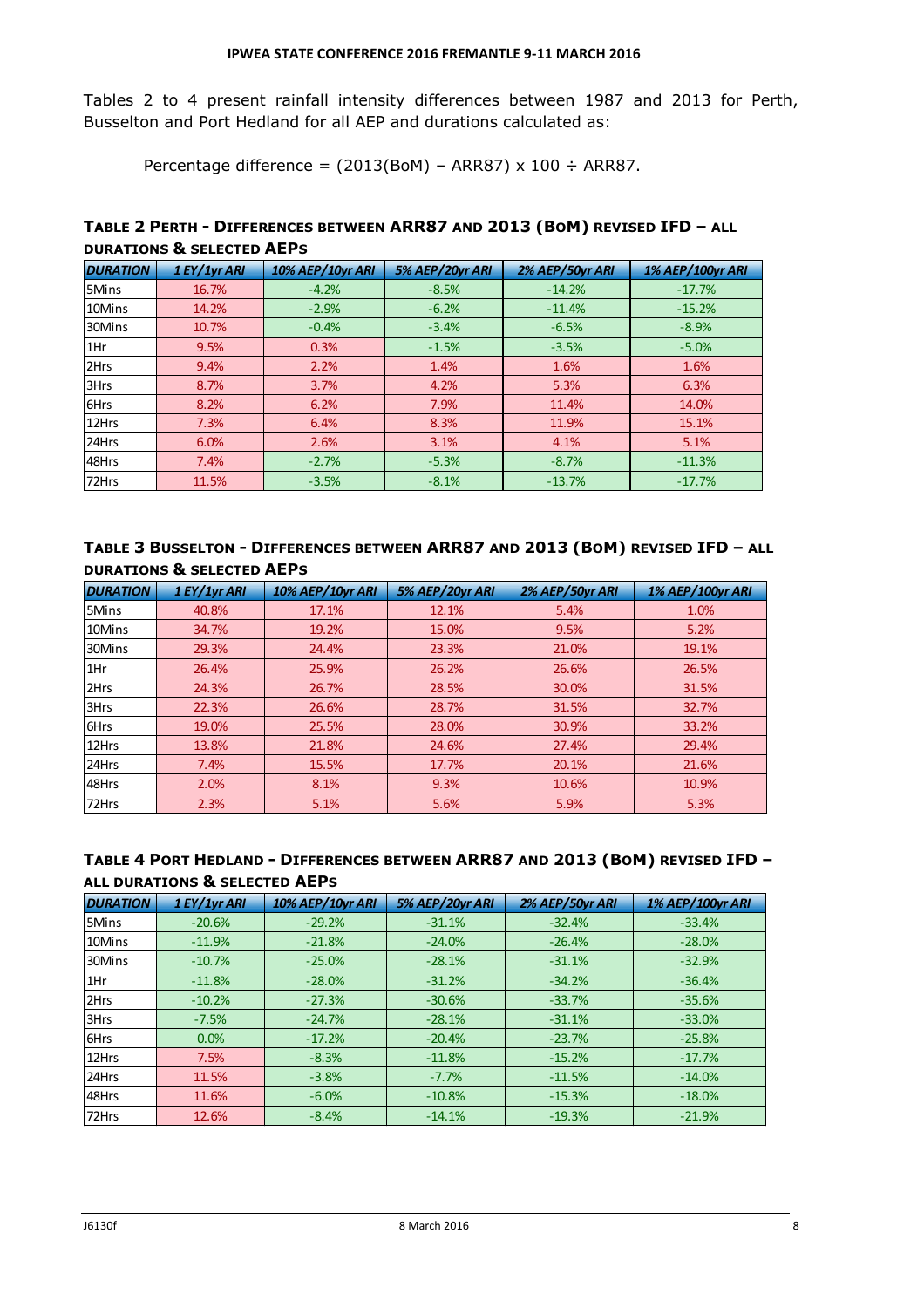# **12. SELECTION OF APPROACH – UNGAUGED CATCHMENT FLOOD ESTIMATION**

As discussed in Section 7 above, ARR 1987 aimed for AEP neutrality. In this way a Y AEP rainfall results in a Y AEP flood. Parameters such as loss models, temporal and spatial patterns are "probability neutral" to achieve this (see Figure 6).



*Figure 6: Single Event Approach (ARR, 2015)*

In ARR 1987 there was only a single temporal pattern for each AEP and duration. The patterns provided in ARR 1987 were an average of a number of potential temporal patterns.

However in ARR 2015 a number of temporal patterns will be provided for use. In this way, the temporal pattern as shown in Figure 6, rather than being a fixed value, may be a number of values (see Figure 7). This will result in a range of hydrographs being generated for each AEP and duration, and is referred to as being an Ensemble Approach.

In this approach the Y AEP flood peak rate is calculated by the arithmetic mean of the peaks.

Potentially there may be 10-20 temporal patterns for each AEP and storm duration.

If the unknowns extend to the loss model and spatial patterns, and all inputs are stochastically sampled, this is a Monte Carlo Event Approach (see Figure 8) and can generate a very large  $(>1,000)$  number of peak flow estimates. The Y AEP estimate is then calculated based on a frequency analysis of the derived peaks.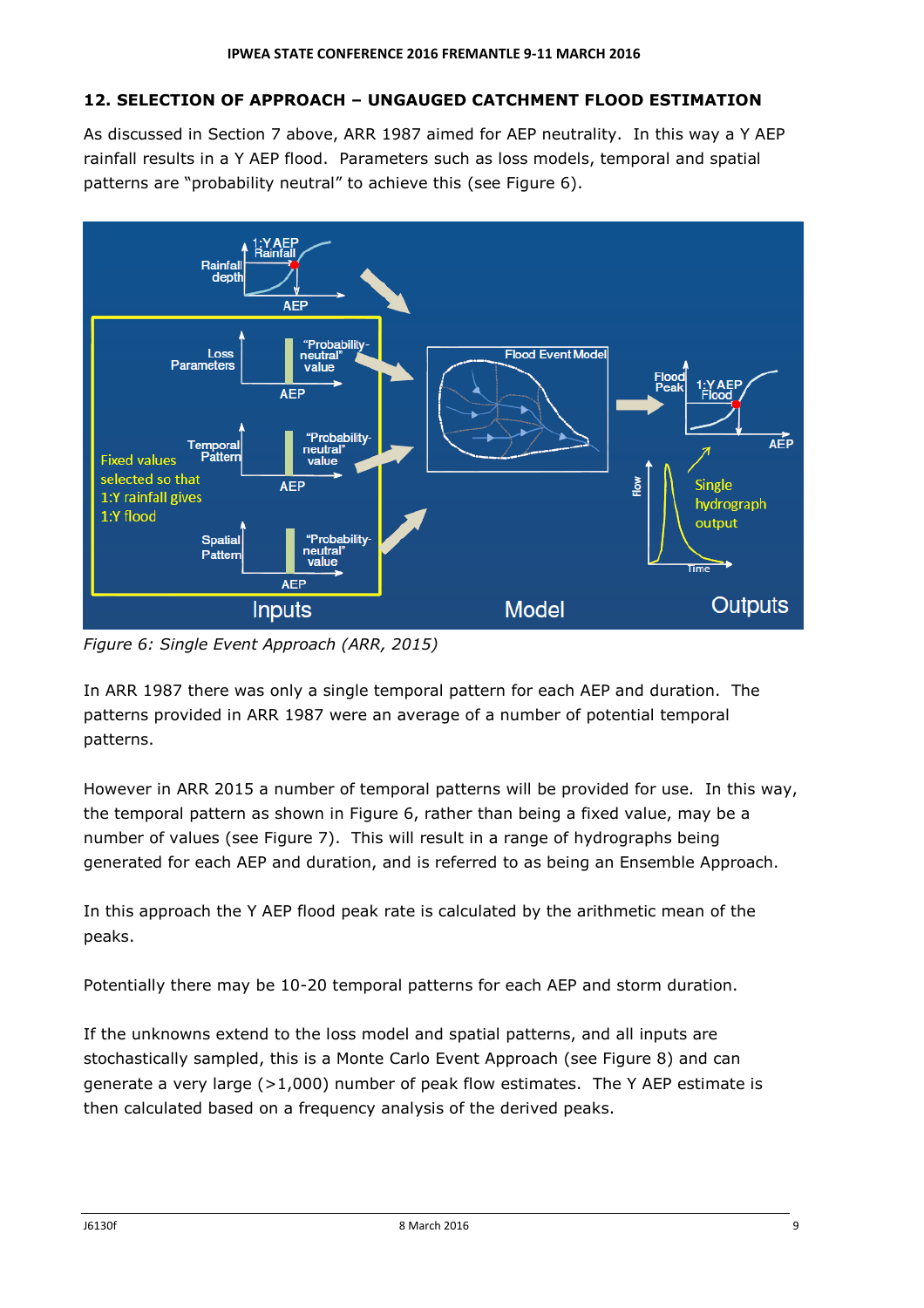#### **IPWEA STATE CONFERENCE 2016 FREMANTLE 9-11 MARCH 2016**



*Figure 7: Ensemble Event Approach (ARR, 2015)*



*Figure 8: Monte Carlo Event Approach (ARR, 2015)*

In addition to the suite of temporal patterns is the consideration of "critical burst" and "preburst" rainfall. The "critical burst" rainfall may be part of the AEP event, however the "preburst" rainfall may impact on the available initial loss of a catchment with (partial) filling of storages.

Figure 9 provides an example of rainfall depth over time showing "pre-burst" and "critical burst" rainfall.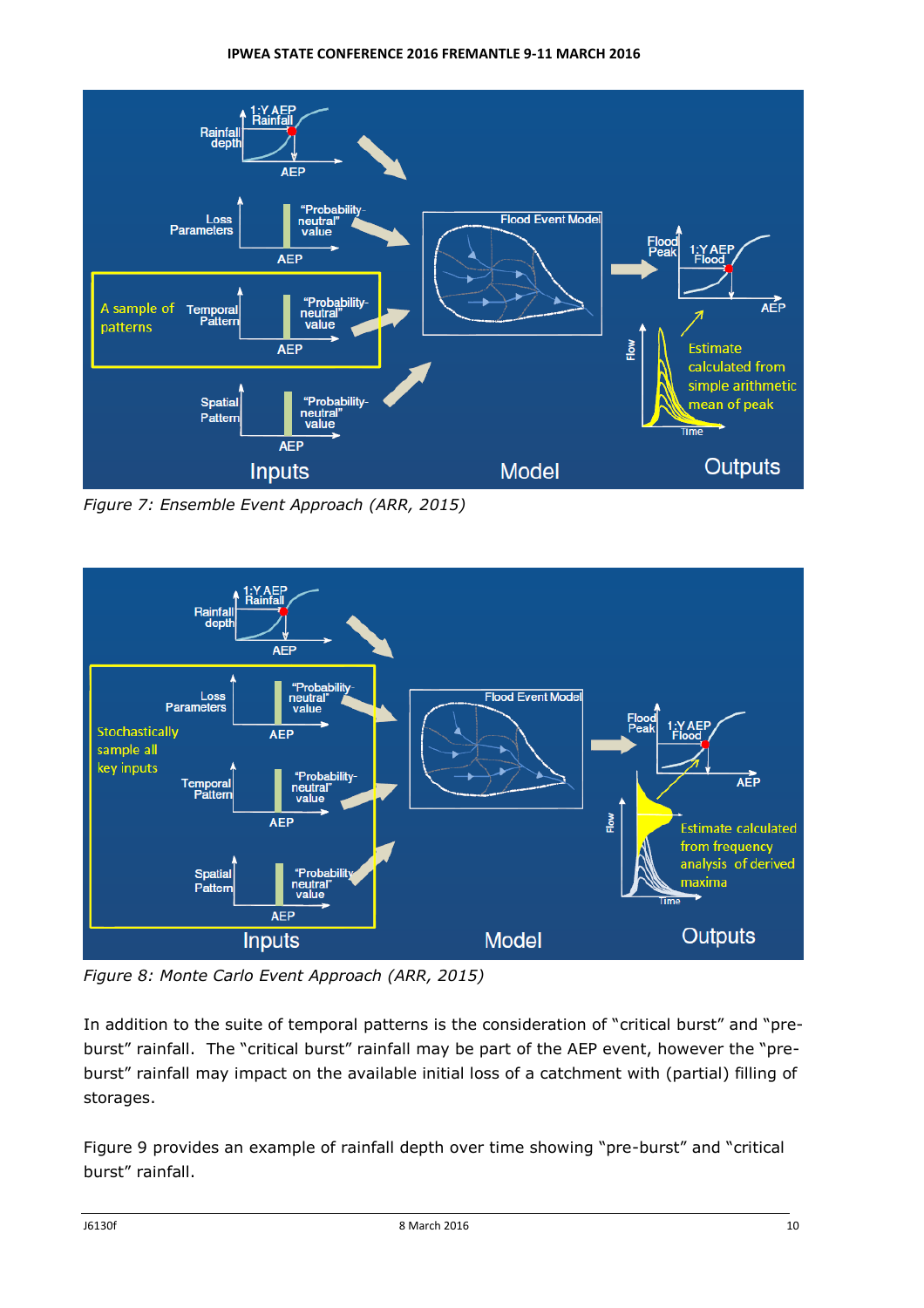

*Figure 9: "Pre-Burst" and "Critical Curst" Rainfall (ARR, 2015)*

# **13. URBAN RUNOFF**

Book 9 Runoff in urban areas is currently available as a draft. For WA there appears to be no new information regarding runoff coefficients, so that the changes to rainfall IFDs become dominant. For the Swan Coastal Plain sands, local knowledge and testing (for example JDA (2015a, b), Davies et al (2016)) may be more relevant for loss models.

For urban flood estimation there is limited data available to develop and test flood estimate methods. Testing was carried out for a small number of catchments where there was enough data for at site flood frequency analysis (FFA). Testing included comparison of several different currently available hydrology models against the FFA.

For WSUD, implementation needs to be considered for frequent design frequencies, but not necessarily for rarer design frequencies. WSUD techniques change the loss models and storage characteristics of a catchment.

The ARR website states "*an important aspect of this discussion relates to limitations of the Rational method and the changes in approach necessary for consideration of volume-based problems rather than peak flow based problems*." This statement follows from the Research Project No. 13 Rational Method development: Urban Rational Method Review which concluded that the Rational Method should be replaced by hydrograph methods which use rainfall temporal patterns and produced both peak flow as well as a runoff volume, rather than only peak flow.

# **14. BLOCKAGE OF HYDRAULIC STRUCTURES**

With respect to Project 11 Blockage of Hydraulic Structures, the report dated February 2015 is titled "Blockage of Hydraulic Structures: Blockage Guidelines, and applies to culverts and small bridges over drainage channels (rather than major bridge structures) and to inlet structures (i.e. pits) to urban drainage systems. As such, the Guideline is